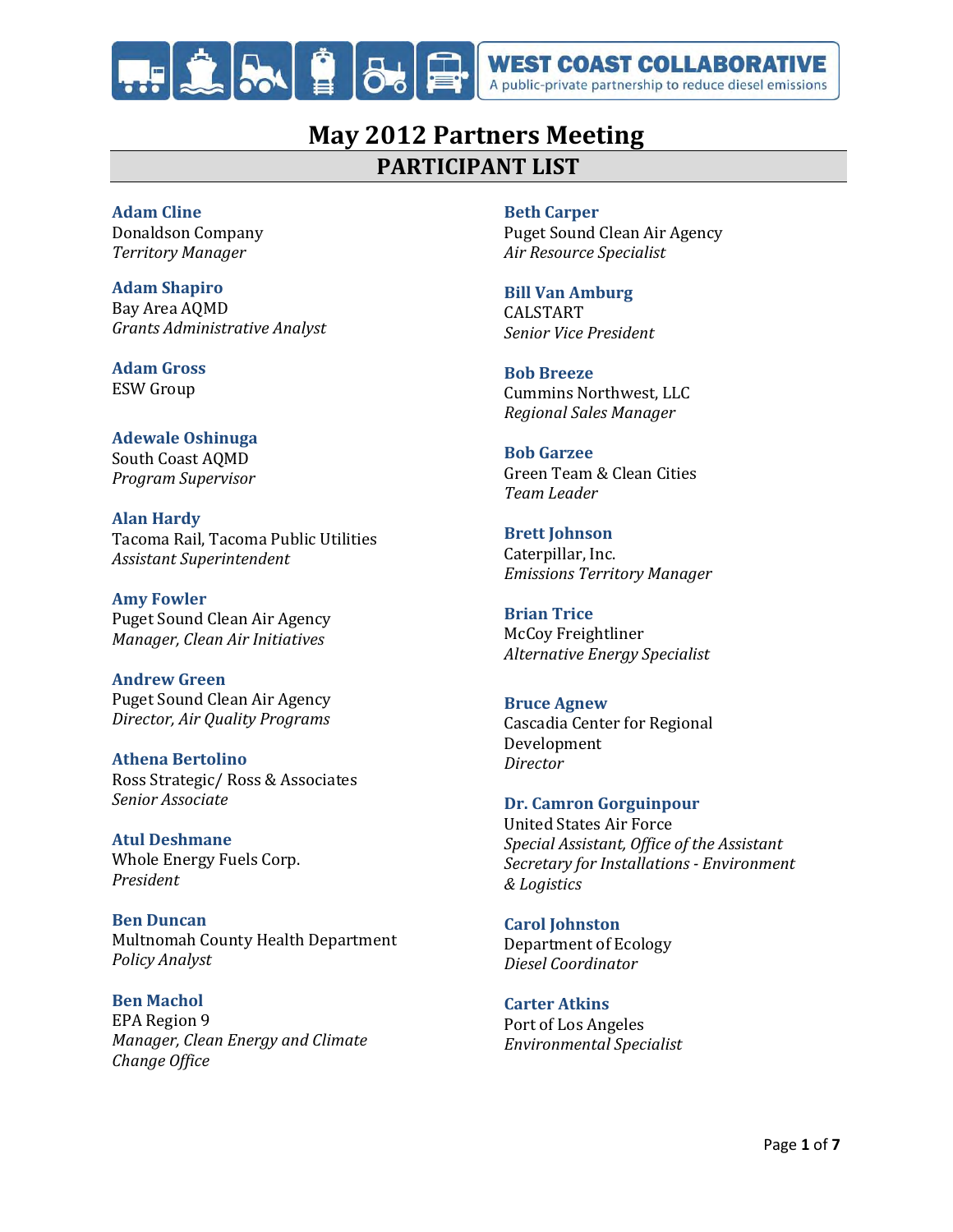

**Chris Lindhjem** ENVIRON International Corp. *Manager*

**Cindy Lin** Port of Tacoma *Senior Manager, Environmental Programs*

**Cory Anderson** Donaldson Company

**Craig Kenworthy** Puget Sound Clean Air Agency *Executive Director*

**Cynthia Perthuis** IdleAir *Director, Business Development*

**Dale Morin** UPS *Automotive Engineering Manager*

**Dan Brown** EPA Region 10 *WCC Co-Lead*

**Dan Mathis** Federal Highway Administration *Division Administrator*

**Dan Nelson** Olympic Region Clean Air Agency *PIO*

**Daniel Brown** TEC Equipment *General Manager*

**Daniel Yuska** U.S. Maritime Administration *Environmental Specialist*

**Dave Kircher** Cascade Sierra Solutions *Senior Development Specialist* **David Cook** Energy Conversions *Senior Engineer*

**David Malay** RJ Corman - Railpower *Executive Vice President*

**David Mendoza** Puget Sound Sage *Research and Policy Analyst*

**Davis Zhen** EPA Region 10 *Environmental Engineer*

**Day Chapin** Alarron Corp. *President*

**Debbie Kline** EPA Region 10 *Grants Management Specialist*

**Deborah Jordan** U.S. EPA Air Division *Director*

**Dennis McLerran** EPA Region 10 *Regional Administrator*

**Doug Kollmyer** A-Z Emissions Solutions *Director*

**Duane Bratvold** ESW Group

**Elizabeth Gilpin** Puget Sound Clean Air Agency *Air Resource Associate*

**Ellen Watson** Port of Seattle *Environmental Program Manager*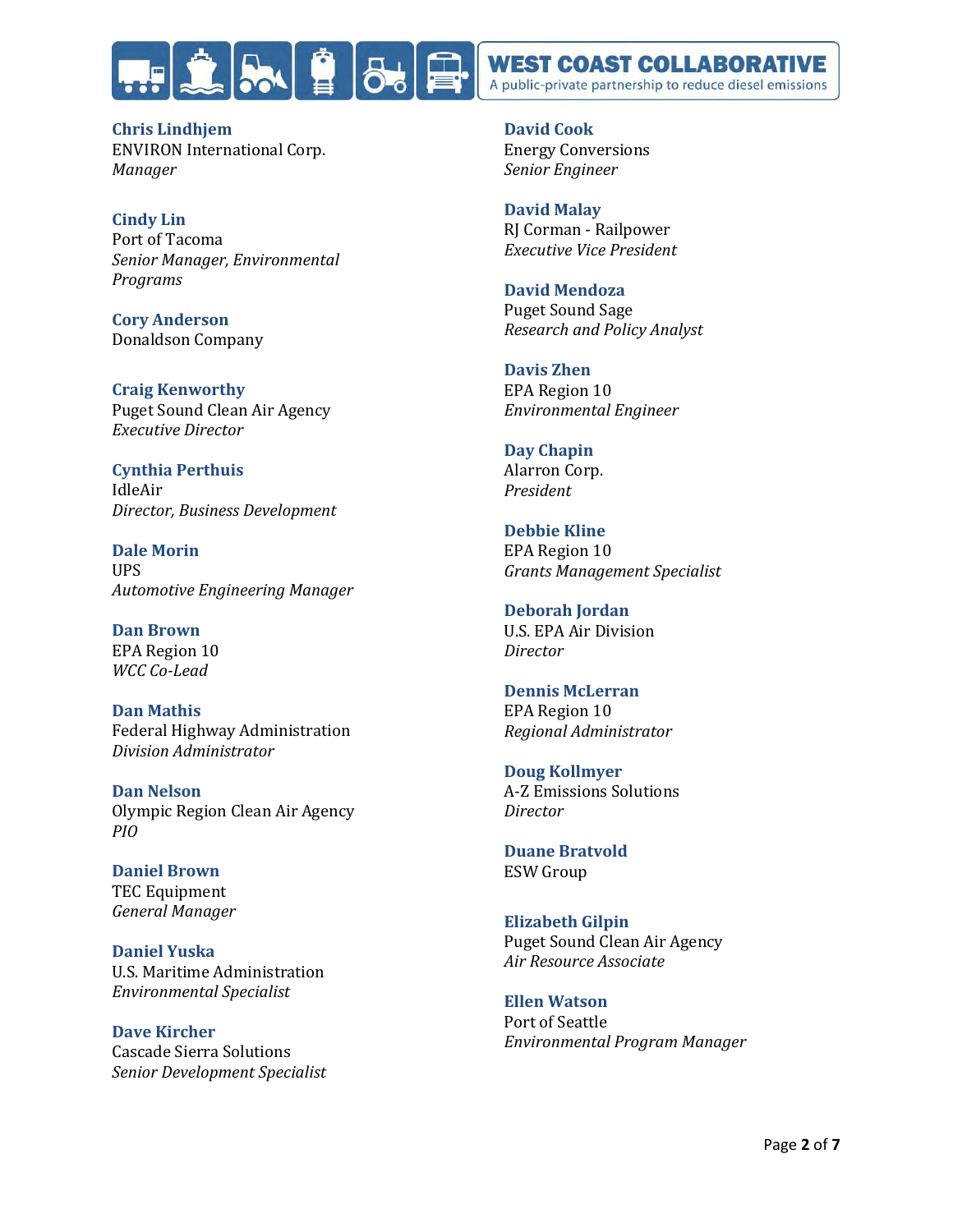

**Erik Ellefsen** Island Tug & Barge Co. *Manager*

**Erik Neandross** Gladstein, Neandross & Associates *CEO*

**Ernie Jones** Emerald Energy Northwest *Vice President, Sales & Marketing*

**Eve Fichot** Metro Vancouver *Air Quality Planner*

**Frances Keeler** Keesal, Young & Logan *Of. Counsel*

**Frank Donnelly** IRC Technologies

**Frank Van Haren** Washington Department of Ecology *Environmental Specialist*

**Fred Felleman** Wave Consulting

**Gary Parsons** Clearaire

**Genevieve Aguilar** Puget Sound Sage *Port Campaign Director*

**Gillian Mittlestaedt** Tulalip Tribe

**Houston Bradberr** Progress Rail Services *Area Sales Manager*

**Ian Burkheimer** Trans Energy Solutions *Consultant*

**Ian MacDonald** Engine Control Systems *Vice President, Sales and Marketing*

**Jack Kitowski** Air Resources Board *Branch Chief*

**James Gardner** Johnson Matthey *Retrofit Sales Manager*

**James Goldstene** California Air Resources Board *Executive Officer*

**Jan Greylorn** Delta S

**Janice Gedlund** Port of Seattle *Air Quality Program Manager*

**Jared Blumenfeld** EPA Region 9 *Regional Administrator*

**Jason Jordan** Port of Tacoma

**Jason Zimmerman** Helm Financial Corporation

**Jayme Ballard** EPA Region 10 *Environmental Protection Specialist*

**Jayson Cannon TransPower** *Vehicle Integration Manager*

**Jeff Wilson**  Thermo King Northwest

**Jennifer Wiener** BNSF *Manager, Environmental Operations*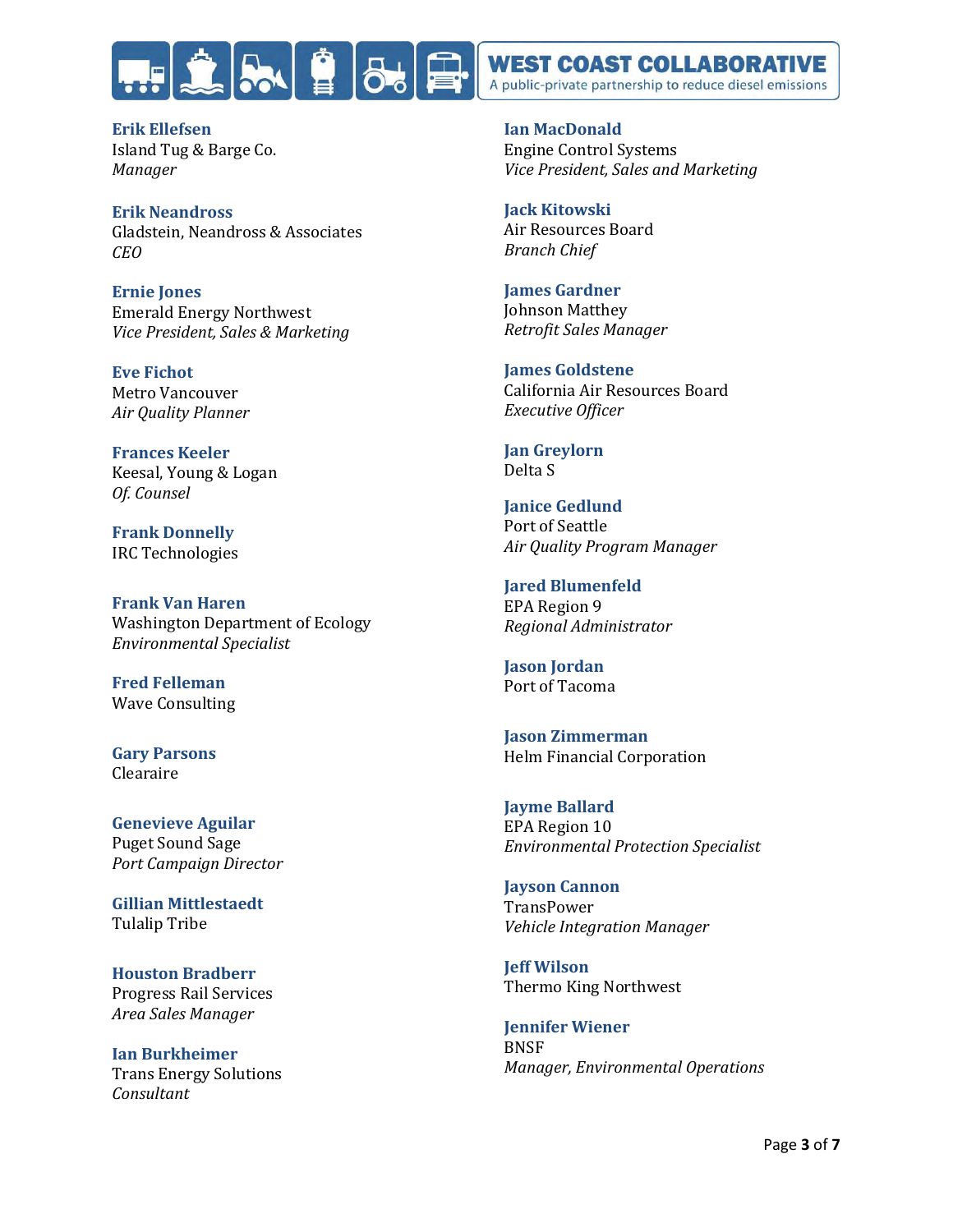

**Jill Schulte** University of Washington *Researcher*

**Jim Halloran** Caterpillar, Inc. *CA Regulatory Affairs Manager*

**Joe Calavita** EPA Region 9 *Air Pollution Specialist*

**John Barclay** Emerald Energy Northwest *Managing Member*

**John Mikulin**  EPA Region 9 *WCC Public Fleets Lead*

**Jon Anderson** Island Tug & Barge Co. *Vice President*

**Jon Germer** Union Pacific Railroad *Manager, Environmental Affairs*

**Jon Gustafson** Cascade Sierra Solutions *Chief Technology Officer*

**Jon Leonard** TIAX LLC *Director, Transportation & Energy*

**Jordan Royer** Pacific Merchant Shipping Association *Vice President, External Affairs*

**Joseph Simpson** System Concepts

**Josh Kout**  *Citizen*

**Keith Rose** EPA Region 10 *Environmental Scientist*

**Kevin Downing** Oregon Department of Environmental **Quality** *Clean Diesel Program Coordinator*

**Kenneth Hofacker** Progress Rail Services *Senior Vice President, Locomotive Development*

**Kevin Burrell** ECOSS *Executive Director*

**Kevin Kuper** SeQuential-Pacific Biodiesel *Biodiesel Manager*

**Kevin Maggay** Port of Los Angeles *Air Quality Supervisor*

**Kurt Van Portfliet** Webasto

**Kyle Diesner** Portland Bureau of Planning and Sustainability *Policy Analyst*

**La Weeda Ward** EPA Region 9 *Environmental Engineer*

**Lanny A. Schmid** Union Pacific Railroad *Director, Environmental Operations*

**Larry Greene** Sacramento Metropolitan AQMD *Executive Director*

**Latitia Estrada** Timber Products Manufacturers, Inc. *Grant Coordinator/Safety/Human Resources*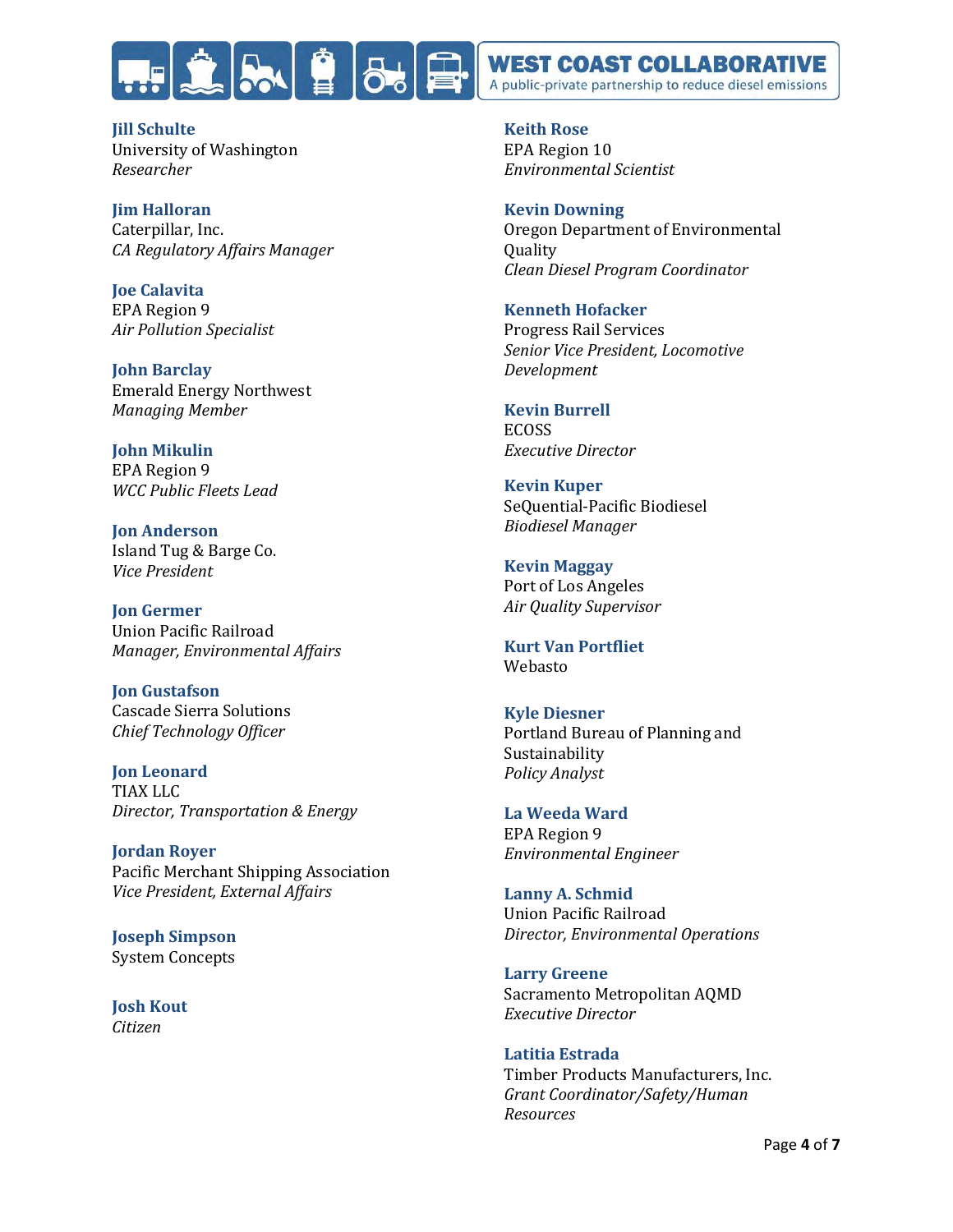

**Laura Curely** NWCAA *Public Information Officer*

**Lee Kindberg** Maersk Line *Director, Environment & Sustainability*

**Lucita Valiere** EPA Region 10 *Environmental Protection Specialist*

**Mary Pat Lawlor** Puget Sound Regional Council *Principal Planner*

**Matt Miyasato** South Coast AQMD *Assistant Deputy Executive Officer*

**Matt Morrison** Pacific Northwest Economic Region *CEO*

**Matthew R. Schrap** Crossroads Equipment Lease and Finance *Vice President, Government Programs*

**Melody Bennett** King County Department of Transportation *Climate Change Program Manager*

**Michael Coates** Diesel Technology Forum

**Michael Hahn** Idaho Department of Environmental Quality *Diesel Project Manager*

**Morgan Hoenig** Ross Strategic/ Ross & Associates *Research Associate*

**Morgan Wyenn** Natural Resources Defense Council *Project Attorney*

**Ofelia Erickson**  EPA Region 10 *Environmental Protection Specialist*

**Olen Hunter** PACCAR Leasing Company *Director of Sales*

**Patrick Kerr**

RailAmerica *Director, Government Affairs*

**Paul Marvy** Change to Win *Researcher* 

**Penelope McDaniel** EPA Region 9 *Environmental Scientist, WCC Co-Lead*

**Peter Moulton** Washington Department of Commerce *Bioenergy Coordinator*

**Rebecca Boudreaux, Ph.D.** Oberon Fuels *President*

**Rebecca Brown** Northwest Clean Air Agency *Air Quality Specialist*

**Renee Moilanen** Port of Long Beach *Environmental Specialist*

**Rick Jesse** Cleaire Advanced Emission Controls *Dealer Development Support Representative*

**RJ Marotta** Parker Hybrid Drive Systems Division *Market Sales Manager*

**Robert Johannsen** Caterpillar Emissions Solutions *Commercial Manager*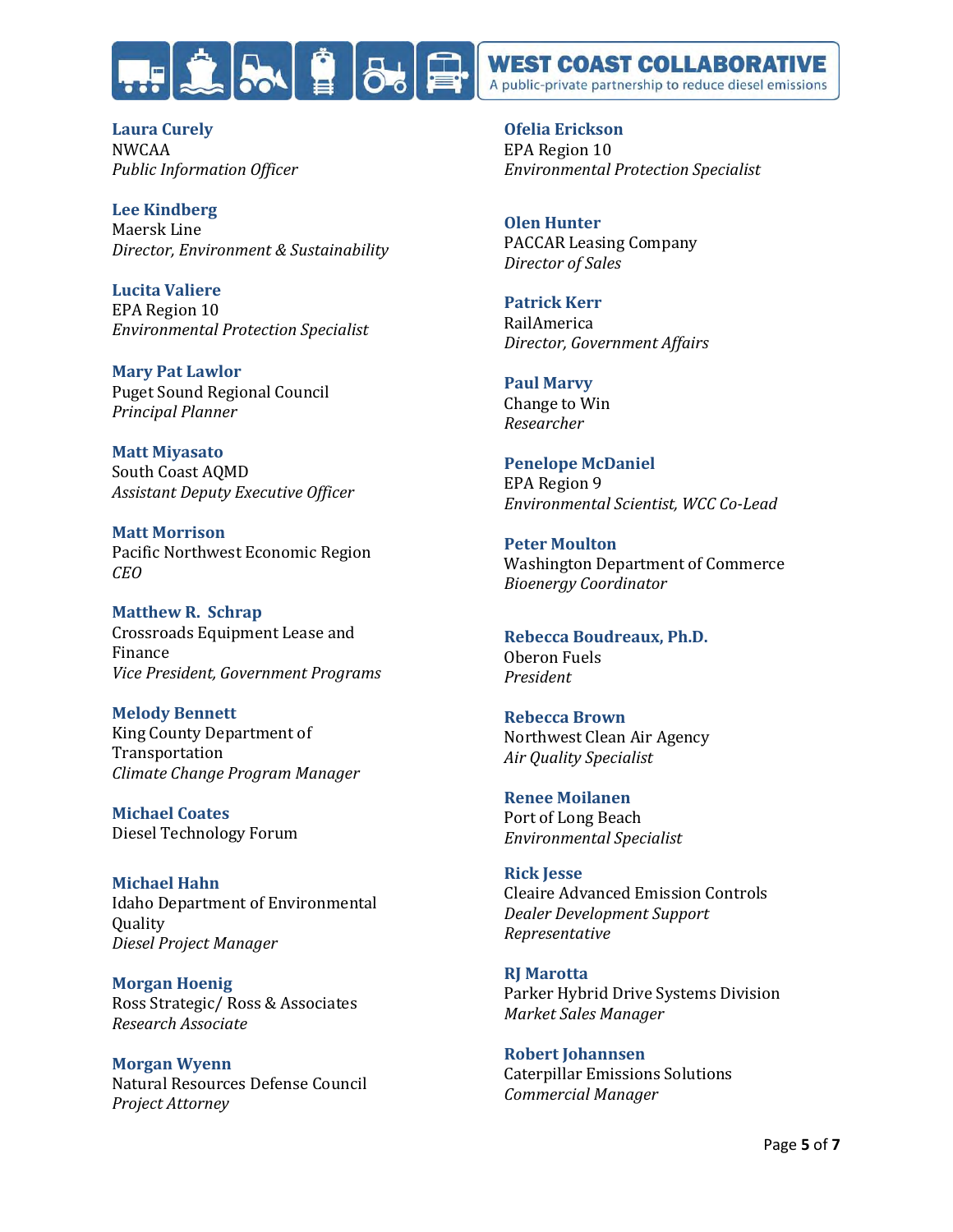

**Robert Kotchenruther** EPA Region 10 *Environmental Scientist*

**Robert Wilkosz** Idaho DEQ *Mobile and Area Source Program Manager*

**Ron Stuart** Port of Tacoma *Environmental Program Manager*

**Rosalva Tapia** U.S. EPA *Environmental Protection Specialist*

**Rose Muller Starcrest** 

**Rose Siengsubcharti** Port of Long Beach *Environmental Specialist Associate*

**Royce Johnson** Webasto

**Russ Simonson** Port of Seattle *Senior Environmental Manager*

**Ryan Mills** BNSF Railways *Manager, Environmental Operations*

**Sam Hartsfield** Port of Portland *Environmental Specialist*

**Samantha Keller** Puget Sound Sage

**Samir Sheikh** San Joaquin Valley APCD *Director of Strategies and Incentives* **Scott Burckhard** Meritor *District Manager*

**Scott Carpenter** RJ Corman - Railpower *General Manager, Emissions & Funding*

**Scott DeWees** Puget Sound Clean Air Agency *Project Manager*

**Sean Ardussi** Puget Sound Regional Council *Senior Planner*

**Sharon Banks** Cascade Sierra Solutions *CEO*

**Sharon Love** Federal Highway Administration *Environmental Program Manager*

**Shelina Sidi** Metro Vancouver *Senior Project Engineer*

**Stephanie Jones Stebbins** Port of Seattle *Director, Seaport Environment and Planning*

**Stephanie Meyn** Puget Sound Clean Air Agency *Clean Cities Program Manager*

**Steve Hoke** Diesel Emissions Service *President*

**Steve Scott** U.S. EPA *Tribal Team* 

**Stuart Clark** Department of Ecology *Air Quality Program Manager*